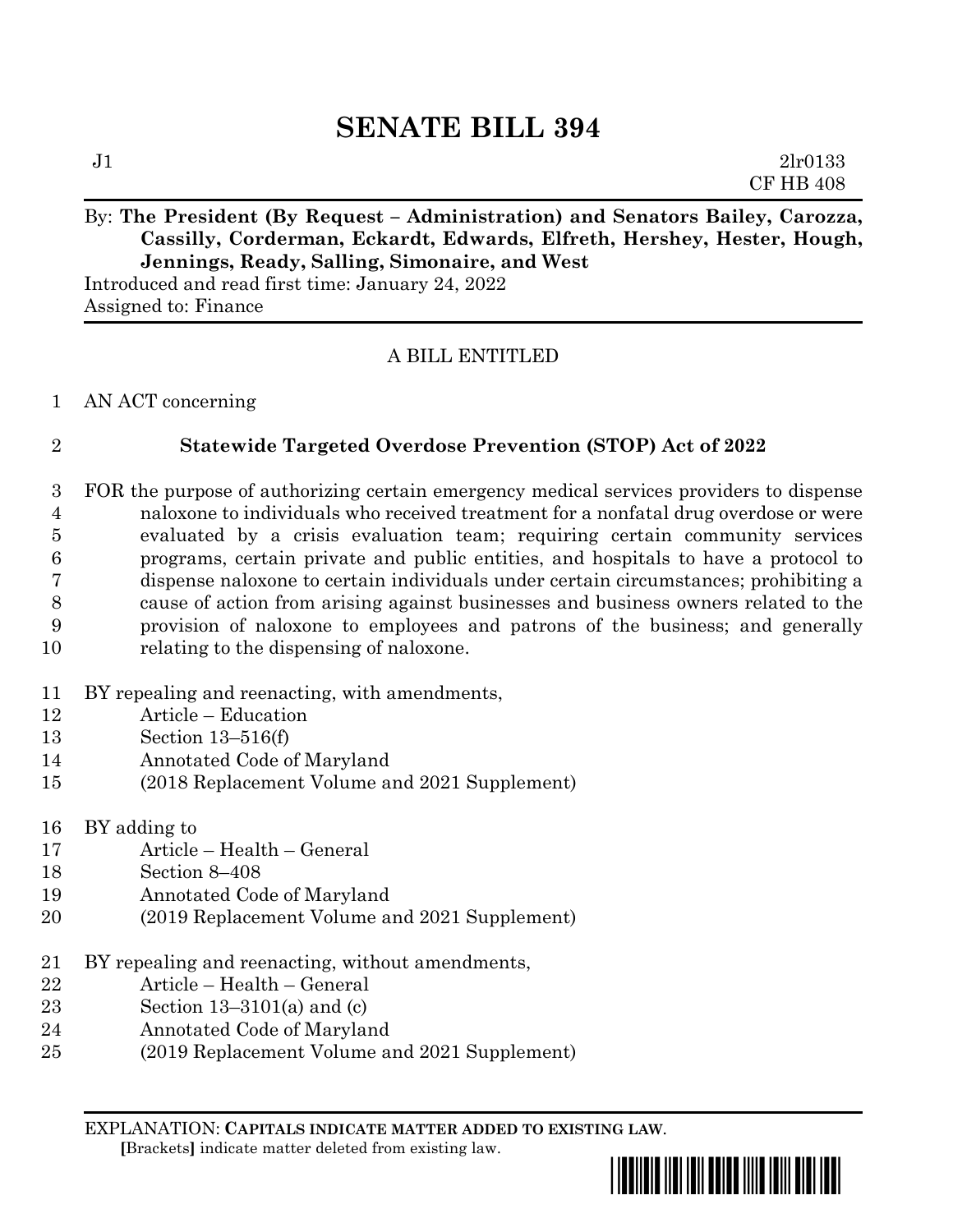|                                              |                                                                                                                                                                                                        | SENAIE BILL 594                                                                                                                               |
|----------------------------------------------|--------------------------------------------------------------------------------------------------------------------------------------------------------------------------------------------------------|-----------------------------------------------------------------------------------------------------------------------------------------------|
| $\mathbf 1$<br>$\overline{2}$<br>3<br>4<br>5 | BY repealing and reenacting, with amendments,<br>Article - Health - General<br>Section 13-3104, 13-3108, and 19-310.3<br>Annotated Code of Maryland<br>(2019 Replacement Volume and 2021 Supplement)   |                                                                                                                                               |
| 6<br>7                                       | SECTION 1. BE IT ENACTED BY THE GENERAL ASSEMBLY OF MARYLAND,<br>That the Laws of Maryland read as follows:                                                                                            |                                                                                                                                               |
| 8                                            |                                                                                                                                                                                                        | <b>Article - Education</b>                                                                                                                    |
| 9                                            | $13 - 516.$                                                                                                                                                                                            |                                                                                                                                               |
| 10<br>11                                     | Subject to the rules, regulations, protocols, orders, and standards of the<br>(f)<br>(1)<br>EMS Board and subject to medical direction, while providing emergency medical services:                    |                                                                                                                                               |
| 12<br>13                                     | (i)<br>a paramedic may:                                                                                                                                                                                | A cardiac rescue technician, an emergency medical technician, or                                                                              |
| 14<br>$15\,$                                 | EMS Board;                                                                                                                                                                                             | 1.<br>Perform specified medical procedures as authorized by the                                                                               |
| 16<br>17                                     | solutions; [and]                                                                                                                                                                                       | 2.<br>Administer<br>specified<br>medications<br>intravenous<br>or                                                                             |
| 18<br>19<br>20                               | 3.<br><b>DISPENSE</b><br><b>NALOXONE</b><br><b>TO</b><br><b>INDIVIDUAL</b><br>AN<br><b>WHO</b><br>RECEIVED TREATMENT FOR A NONFATAL DRUG OVERDOSE OR WAS EVALUATED BY<br>A CRISIS EVALUATION TEAM; AND |                                                                                                                                               |
| 21                                           |                                                                                                                                                                                                        | [3.] 4. Provide emergency medical transport;                                                                                                  |
| 22                                           | (ii)                                                                                                                                                                                                   | An emergency medical dispatcher may:                                                                                                          |
| 23<br>24                                     |                                                                                                                                                                                                        | Perform medical interrogation in order to determine the<br>1.<br>type and level of response required at the scene of a medical emergency; and |
| 25<br>26                                     | cardiopulmonary resuscitation; and                                                                                                                                                                     | Provide prearrival instructions including instructions in<br>2.                                                                               |
| $27\,$                                       | (iii)                                                                                                                                                                                                  | An emergency medical responder:                                                                                                               |
| 28<br>29                                     | the EMS Board; and                                                                                                                                                                                     | May perform specified medical procedures as defined by<br>1.                                                                                  |
| 30<br>$31\,$                                 | provider during emergency medical transport.                                                                                                                                                           | 2.<br>May not be the primary emergency medical services                                                                                       |

# <sup>2</sup> SENATE BILL 304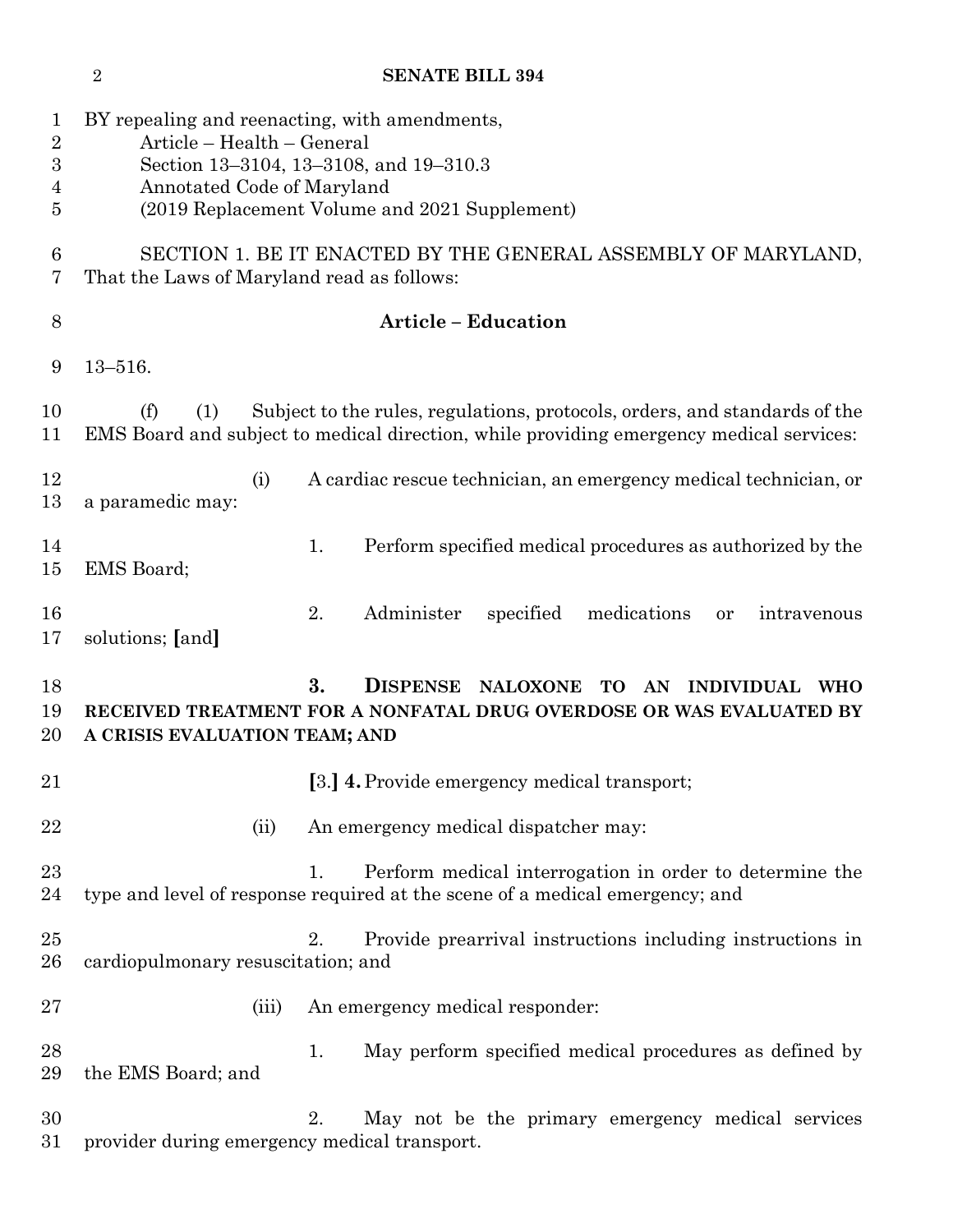**SENATE BILL 394** 3

 (2) Participation in emergency medical dispatch programs by jurisdictions is totally voluntary.

 **Article – Health – General 8–408. (A) (1) IN THIS SECTION THE FOLLOWING WORDS HAVE THE MEANINGS INDICATED. (2) "COMMUNITY SERVICES PROGRAM" INCLUDES: (I) A HOMELESS SERVICES PROGRAM; (II) AN INTENSIVE OUTPATIENT PROGRAM; (III) AN OPIOID TREATMENT PROGRAM; AND (IV) A REENTRY PROGRAM.**

 **(3) "HOMELESS SERVICES PROGRAM" MEANS A PROGRAM OPERATED BY THE DEPARTMENT OF HUMAN SERVICES THROUGH A LOCAL ADMINISTERING AGENCY OR SERVICE PROVIDER FOR THE PURPOSE OF PROVIDING SHELTER, FOOD, AND SERVICES TO HOMELESS FAMILY UNITS IN THE STATE IN ACCORDANCE WITH COMAR 7.01.19.01.**

 **(4) "INTENSIVE OUTPATIENT PROGRAM" MEANS A TREATMENT PROGRAM THAT ADDRESSES SUBSTANCE USE DISORDERS OR OTHER DISORDERS THAT DO NOT REQUIRE DETOXIFICATION OR INPATIENT SUPERVISION AND ARE DESIGNATED BY THE AMERICAN SOCIETY OF ADDICTION MEDICINE AS A LEVEL 2.1 SETTING.**

 **(5) "OPIOID TREATMENT PROGRAM" MEANS A PROGRAM APPROVED BY THE DEPARTMENT TO PROVIDE OPIOID MAINTENANCE THERAPY UNDER COMAR 10.47.02.11.**

 **(6) "REENTRY PROGRAM" MEANS A PROGRAM ESTABLISHED BY A GOVERNMENT AGENCY OR COMMUNITY–BASED ORGANIZATION SERVING PREVIOUSLY INCARCERATED INDIVIDUALS RETURNING TO THEIR COMMUNITIES.**

 **(B) ON OR BEFORE JUNE 30, 2024, A COMMUNITY SERVICES PROGRAM THAT PROVIDES SERVICES TO INDIVIDUALS WHO HAVE A SUBSTANCE USE DISORDER OR AN OPIOID USE DISORDER OR ARE AT RISK OF EXPERIENCING A DRUG OVERDOSE**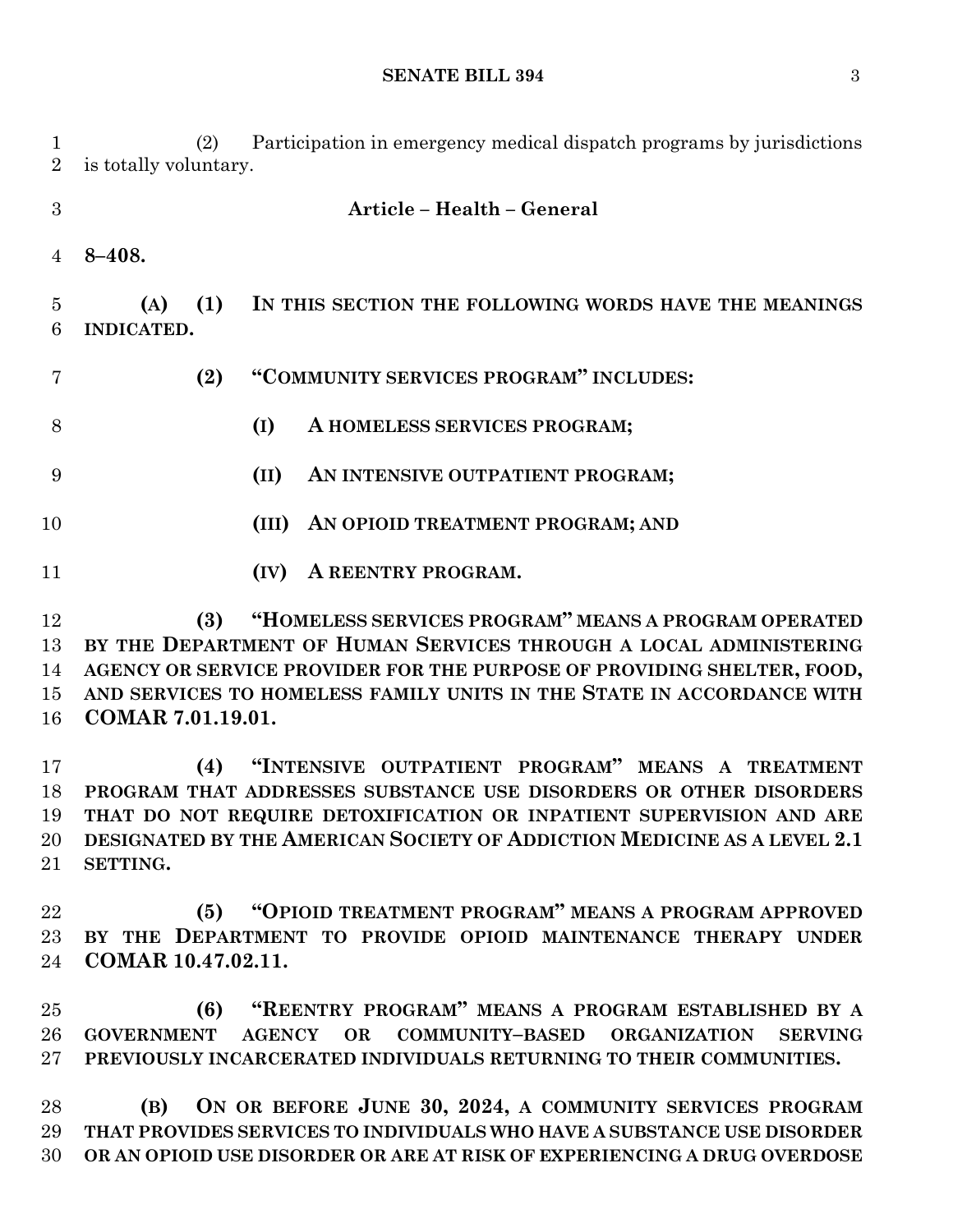#### **SENATE BILL 394**

 **SHALL HAVE A PROTOCOL TO DISPENSE OR MAKE AVAILABLE NALOXONE, FREE OF CHARGE, TO THOSE INDIVIDUALS WHO HAVE AN OPIOID USE DISORDER OR ARE AT RISK OF EXPERIENCING A DRUG OVERDOSE WHEN THE INDIVIDUAL RECEIVES SERVICES FROM THE COMMUNITY SERVICES PROGRAM.**

13–3101.

(a) In this subtitle the following words have the meanings indicated.

 (c) "Private or public entity" means a health care provider, local health department, community–based organization, substance abuse treatment organization, or other person that addresses medical or social issues related to drug addiction.

13–3104.

 **(A)** An authorized private or public entity shall enter into a written agreement with a licensed health care provider with prescribing authority to establish protocols for the prescribing and dispensing of naloxone to any individual in accordance with this subtitle.

 **(B) ON OR BEFORE JUNE 30, 2024, THE PROTOCOLS ESTABLISHED UNDER SUBSECTION (A) OF THIS SECTION SHALL INCLUDE A REQUIREMENT THAT THE AUTHORIZED PRIVATE OR PUBLIC ENTITY MUST DISPENSE, FREE OF CHARGE, NALOXONE TO AN INDIVIDUAL WHO HAS AN OPIOID USE DISORDER OR IS AT RISK OF EXPERIENCING A DRUG OVERDOSE WHEN THE INDIVIDUAL:**

 **(1) IS ENROLLED IN A PROGRAM OFFERED BY THE PRIVATE OR PUBLIC ENTITY; OR**

 **(2) RECEIVES TREATMENT OR SERVICES FROM THE PRIVATE OR PUBLIC ENTITY.**

13–3108.

 (a) An individual who administers naloxone to an individual who is or in good faith is believed to be experiencing an opioid overdose shall have immunity from liability under §§ 5–603 and 5–629 of the Courts Article.

 (b) A cause of action may not arise against any licensed health care provider with prescribing authority or pharmacist for any act or omission when the health care provider with prescribing authority or pharmacist in good faith prescribes or dispenses naloxone and the necessary paraphernalia for the administration of naloxone to an individual under § 13–3106 of this subtitle.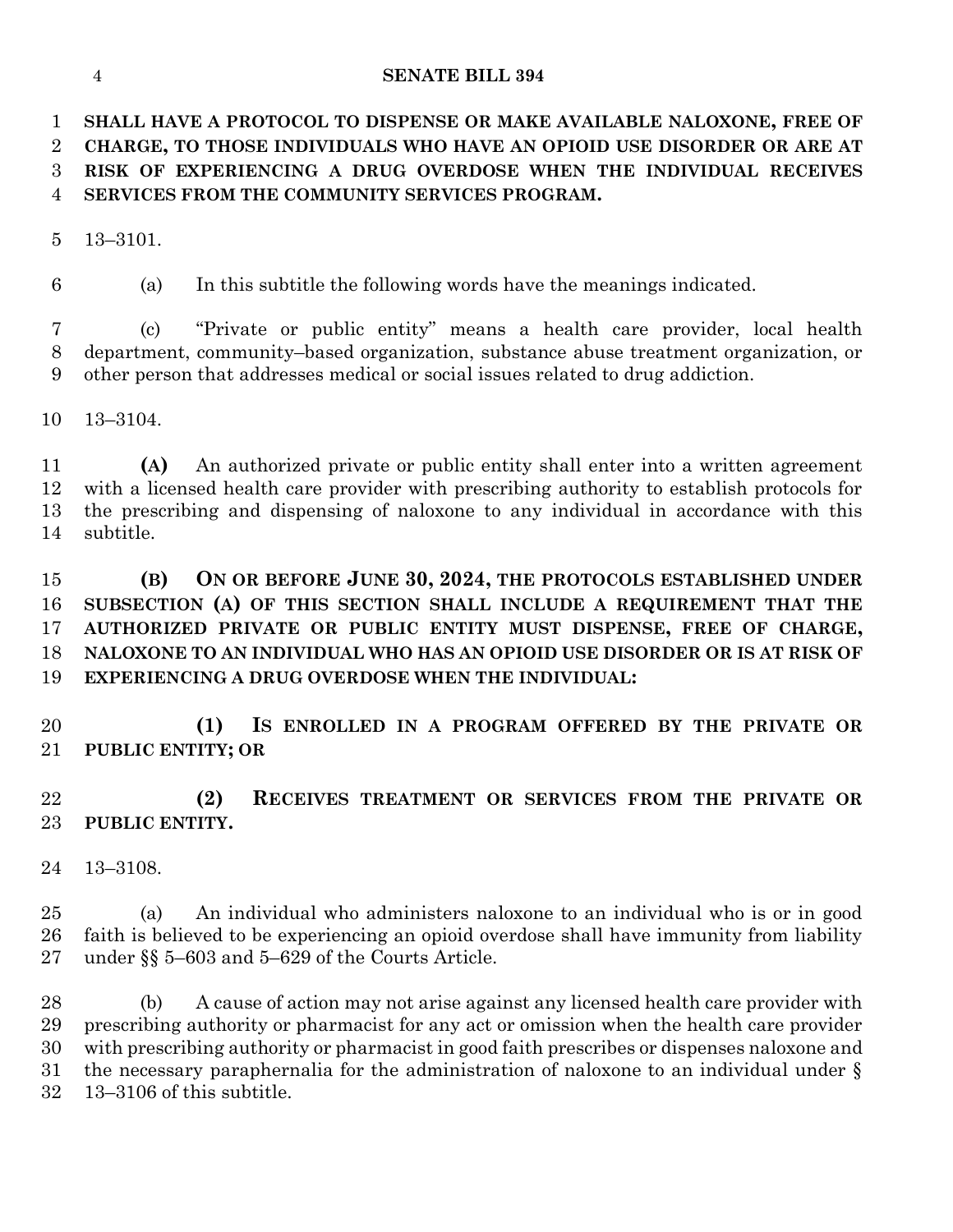#### **SENATE BILL 394** 5

 **(C) A CAUSE OF ACTION MAY NOT ARISE AGAINST ANY BUSINESS OR BUSINESS OWNER FOR ANY ACT OR OMISSION WHEN THE BUSINESS OR BUSINESS OWNER IN GOOD FAITH MAKES NALOXONE AVAILABLE TO THE EMPLOYEES OR PATRONS OF THE BUSINESS ALONG WITH THE NECESSARY PARAPHERNALIA FOR ADMINISTRATION OF NALOXONE TO AN INDIVIDUAL UNDER § 13–3104 OR § 13–3106 OF THIS SUBTITLE.**

 **[**(c)**] (D)** This subtitle may not be construed to create a duty on any individual to:

 (1) Obtain education and training from an authorized private or public entity under this subtitle, and an individual may not be held civilly liable for failing to obtain education and training from an authorized private or public entity under this subtitle; or

 (2) Administer naloxone to an individual who is experiencing or believed by the individual to be experiencing an opioid overdose.

19–310.3.

 (a) On or before January 1, 2018, each hospital shall have a protocol for discharging a patient who was treated by the hospital for a drug overdose or was identified as having a substance use disorder.

- (b) The protocol **[**may include**]**:
- (1) **MAY INCLUDE:**

 **(I)** Coordination with peer recovery counselors who can conduct a screening, a brief intervention, and referral to treatment and connection of the patient with community services; and

**[**(2)**] (II)** Prescribing naloxone for the patient**; AND**

 **(2) ON OR BEFORE JUNE 30, 2024, SHALL REQUIRE DISPENSING NALOXONE, FREE OF CHARGE, TO A PATIENT WHO RECEIVED TREATMENT FOR A SUBSTANCE USE DISORDER, OPIOID USE DISORDER, OR NONFATAL DRUG OVERDOSE EVENT**.

 (c) (1) Beginning in 2018, a hospital shall submit to the Maryland Hospital Association the hospital's protocol for discharging a patient who was treated by the hospital for a drug overdose or was identified as having a substance use disorder.

 (2) On or before December 1, 2018, the Maryland Hospital Association shall submit a report to the Department and, in accordance with § 2–1257 of the State Government Article, to the Senate Finance Committee, the House Health and Government